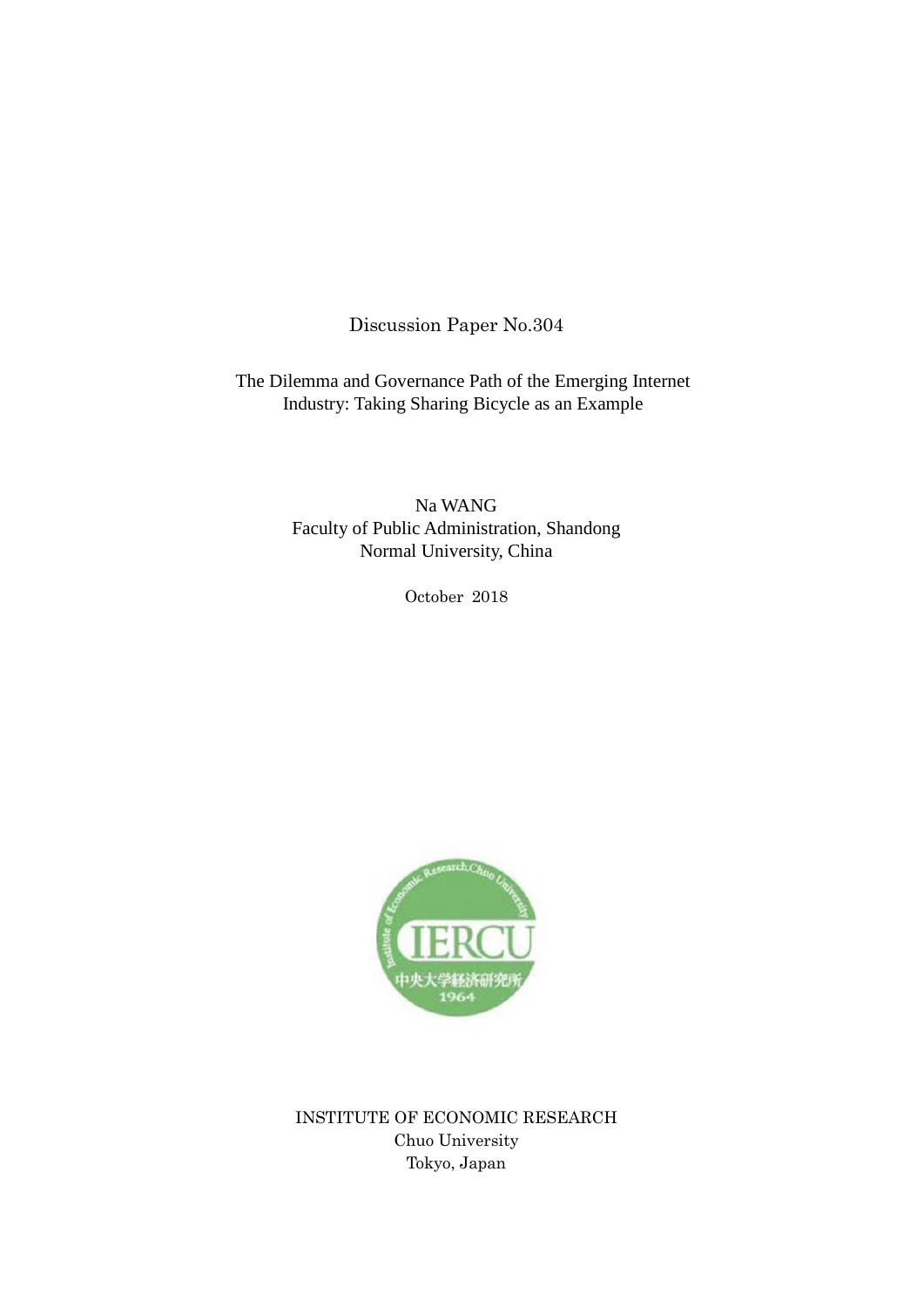## **The Dilemma and Governance Path of the Emerging Internet Industry : Taking Sharing Bicycle as an Example[\\*](#page-1-0)**

Na WANG[†](#page-1-1)

*Faculty of Public Administration, Shandong Normal University, China[‡](#page-1-2)*

**Abstract** In recent years, China's digital economy has shown a leapfrog development, with the emerging Internet industry constantly emerging, and digital economy has become a new economic form and become the main driving force of economic development. As one of the typical representatives of the emerging Internet industry, sharing bicycle interprets the feasibility of "model innovation" and "technological innovation" by analyzing the problems and reasons of its development model, and further considers the dilemma and governance path of the emerging Internet industry. On the one hand, with the leadership of the government, the emerging Internet industry has achieved unprecedented opportunities for development, but the influx of a large number of homogeneous enterprises has led to disorderly competition. The government needs to strengthen supervision, realize data sharing between the government and enterprises, and establish a sound credit system platform to regulate the market competition order. At the same time, we should not blindly follow the government's policy orientation, follow the general rules of market development, and use information technology to combine emerging industries with traditional industries to realize the transformation and upgrading of traditional industries. On the other hand, in the fierce competition of the Internet market, the oligopoly pattern of the head enterprises has been formed, and the enterprises without economies of scale will be merged or withdrawn from the market. The emerging Internet industry must be guided by "technological innovation". By combining big data and information technology, it is impossible to avoid being integrated into the ecosphere of large Internet enterprises, gaining a place in the Internet market competition, and maintaining a long-lasting vitality.

Keywords Sharing bicycle・Emerging Internet industry・Big data・Model innovation・Technological innovation

## 1. Introduction

China's digital economy has spawned a variety of new formats and new models of Internet enterprises through a series of information technologies, such as mobile Internet, big data, cloud computing, Internet of Things, artificial intelligence, and blockchain and so on. These Internet enterprises have

<span id="page-1-0"></span>\* This discussion paper is the paper presented at the open symposium on "Digital Economy and Government" at the Institute of Economic Research of Chuo University on November 23, 2018.

<span id="page-1-1"></span><sup>†</sup> E-mail: wangna@sdnu.edu.cn

<span id="page-1-2"></span><sup>‡</sup> 88 Wenhua East Road, Lixia District, Jinan, Shandong, China.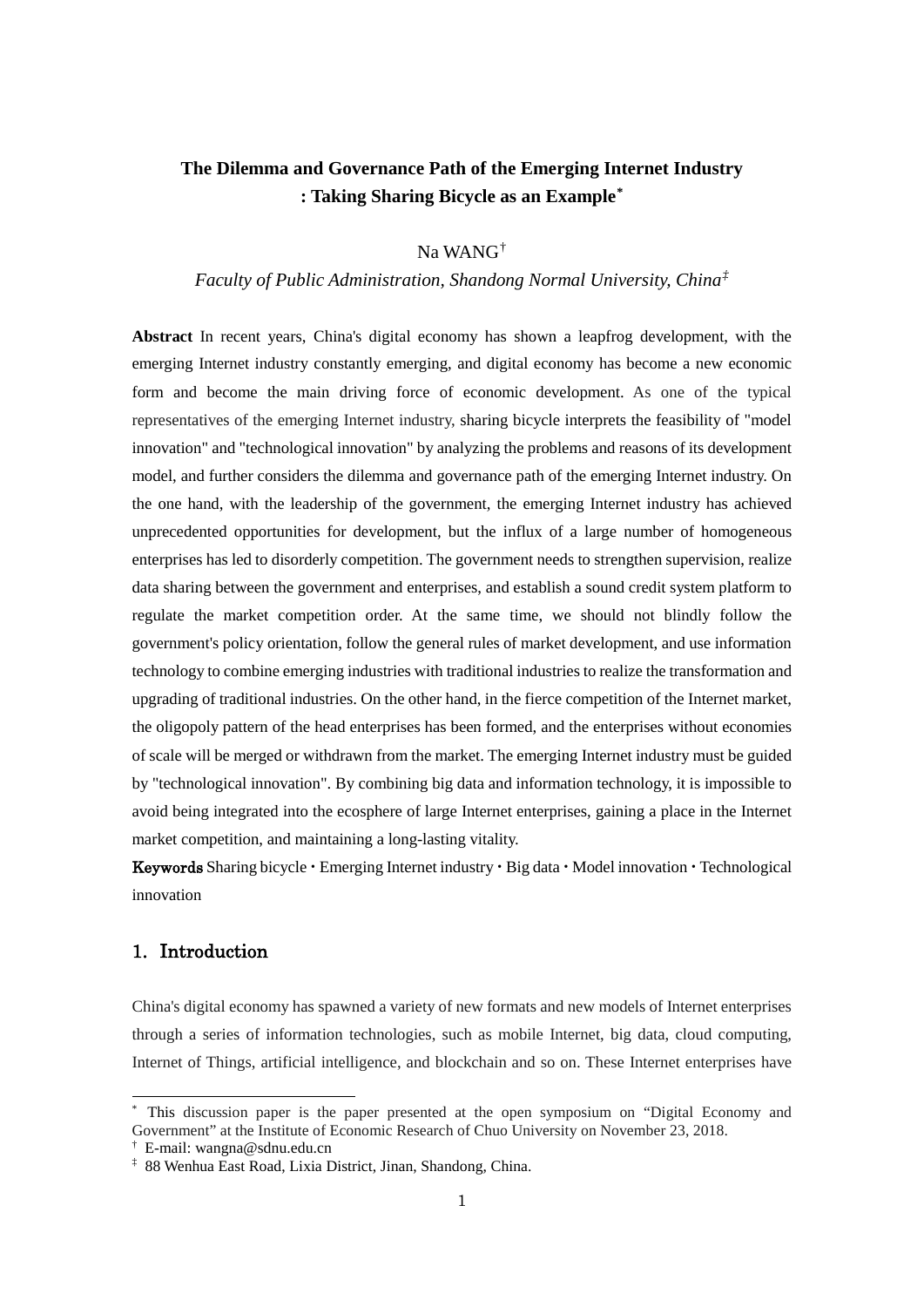created one business miracle after another. Sharing bicycle as "one of the four great inventions of China" has once been pushed to the forefront of the Internet economy.

With the help of capital, more and more enterprises have joined the market of sharing bicycles, and the amount of launch has been increasing. Among them, Ofo and Mobike have the largest amount of launch. The two giants Ofo and Mobike in the sharing bicycle industry were established in 2014 and 2015 respectively. Ofo had put on the market 4.85-5.10 million units by February 2017, and 17.8 million units in 2017. Mobike had put on the market 3.80-4.00 million units by February 2017 and 15.6 million units in 2017. Other peer companies include Xiaoming Bicycle, Bluegogo Bicycle and Youon Bicycle. According to the "China's Sharing Bicycle Industry Development Report in 2018" jointly issued by the Institute of Policy and Economics of China Academy of Information and Communication Institute (CAICT) and Mobike, about 2 million bicycles were put into operation in 2016, covering 33 cities in China. In 2017, the number of bicycles increased to 23 million, covering 200 cities in China. On the demand side, the total number of registered users in the sharing bicycle industry reached 18.864 million, with a total of 2.5 billion kilometers of cycling in 2016, and increased to 221 million and 29.947 billion kilometers in 2017. The sharing bicycle enterprises placed a total of 30 million orders, effectively alleviating overcapacity and creating new space for the traditional bicycle industry in 2017. Under the sharing bicycle model, the core of value creation in the bicycle industry will be transferred from manufacturing to operation and service. According to estimates, in 2020, the sharing bicycle enterprises represented by Mobike will create an economic output value of 71.4 billion yuan, including 40.8 billion yuan in manufacturing and 30.6 billion yuan in service.

The booming of sharing bicycles has benefited from the transformation of network information technology, the popularization of mobile network terminals, the travel needs of urban residents, the guidance of domestic government policies, and a good investment environment. In recent years, China's Internet penetration rate and Internet terminal penetration rate have continued to grow. As of June 2018, the number of mobile Internet users in China have reached 802 million, accounting for 98.3% of the total Internet users<sup>1</sup>. The rapid popularization of the Internet and the large number of Internet users have laid a good environmental foundation for the business of sharing bicycle. At the same time, the shortage of urban public transport services has become the core driving force for the vigorous development of sharing travel services. Sharing bicycle caters to the needs of urban residents in real-time, flexible and low-cost travel. It is quickly recognized by users for its readily available, convenient payment and simple operation. It not only improves the convenience of travel for consumers, but also reduces environmental pollution and solves a series of problems in urban development at this stage.

<span id="page-2-0"></span> <sup>1</sup> "The 42nd Statistical Report on Internet Development in China", China Internet Network Information Center.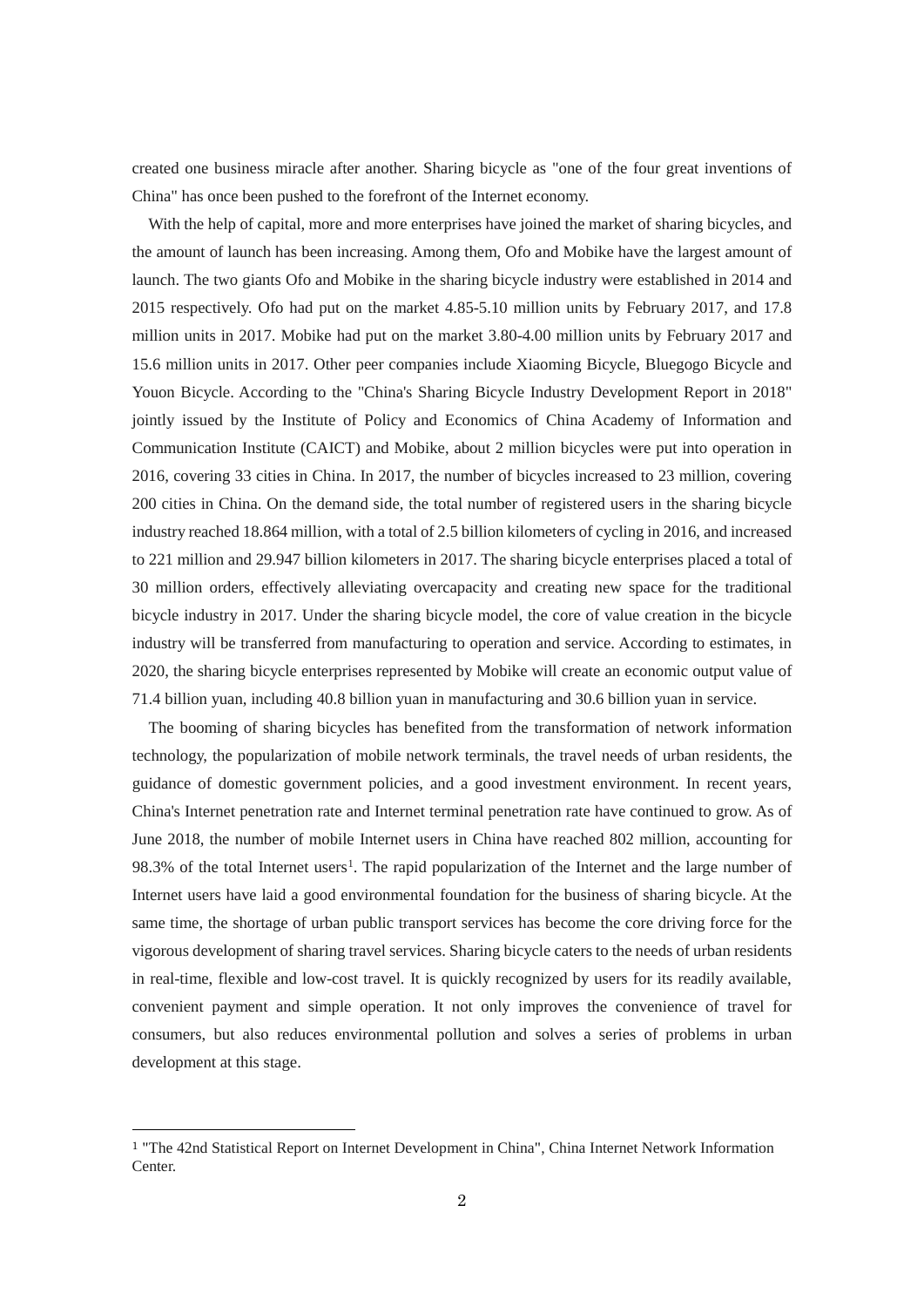### 2. Development model of the sharing bicycle industry

#### 2.1 *"Alternative" in the sharing economy*

The reason why it is called "alternative" in the sharing economy refers to a special sharing form which is different from the real meaning of sharing economy. No matter from the definition of sharing economy<sup>[2](#page-3-0)</sup>, or from the five modes<sup>[3](#page-3-1)</sup> of sharing economy, from sharing bicycle, sharing car to sharing rechargeable treasure, sharing umbrella, sharing basketball, and so on, the emergence of a series of new innovative practices, are not strictly sharing economy forms.

First of all, from the perspective of resource allocation, the essence of sharing economy is to emphasize the integration and sharing of idle resources on the supply side through the Internet platform. Its core is to reuse or share idle resources, excess capacity, time and so on, in order to realize maximum economic efficiency and optimize the allocation of resources. The sharing economy cannot only match idle resources, but also configure high-quality resources. It is a new resource allocation method to achieves efficient matching of supply and demand. However, sharing bicycle does not belong to the category of idle resources. Instead, it invests in a new resource and further integrates it through the sharing of use rights, which violates the original intention of resource sharing. Although it caters to the travel needs of consumers, it is not the supply of social existing resources, nor can it realize the reconfiguration of social existing resources. It can be seen that sharing bicycle industry has not activated idle resources, but artificially created a large number of idle resources. Just in line with the characteristics of sharing resources using Internet platforms, sharing bicycle may be defined as a sharing economy in a broad sense<sup>[4](#page-3-2)</sup>.

Secondly, from the perspective of asset model, sharing economy links supply and demand, which is itself an asset-light model, and its profit comes from the management costs extracted by both sides of the transaction. Sharing bicycle, which is respected as "one of the four great inventions of China",

<span id="page-3-0"></span> <sup>2</sup> Sharing economy is also called shared economy. In some studies, it is also differentiated. There is no specific distinction in this paper. According to the "China's Sharing Economy Development Annual Report 2017" issued by the China National Information Center Sharing Economic Research Center, it refers to the use of modern information technology such as the Internet to integrate and share vast amounts of scattered idle resources in order to meet the diversified needs of economic activities. In the "China's Sharing Economy Development Annual Report 2018", the definition is updated as follows: Sharing economy refers to the use of modern information technology, such as the Internet, to share the use of the right as the main feature, integrating massive and decentralized resources in order to meet the diversified needs of economic activities. The change is mainly reflected in the deletion of "idle", with "share of use rights" as the main feature.

<span id="page-3-1"></span><sup>3</sup> From the perspective of the characteristics of supply and demand, the sharing economy can be divided into five modes: C2C mode, both the supply and demand side are individuals; C2B mode, the supply side is the individual, the demand side is the enterprise; C2B2C mode, the enterprise intervenes between the supply and demand side; B2C mode, that is, the rent-for-sale mode; B2B mode, the supply and the demand side are enterprises.

<span id="page-3-2"></span><sup>4</sup> According to Tencent Research Institute's " Sharing Economic Development Research Report 2016-2017", sharing bicycle is also defined as the category of "generalized sharing economy".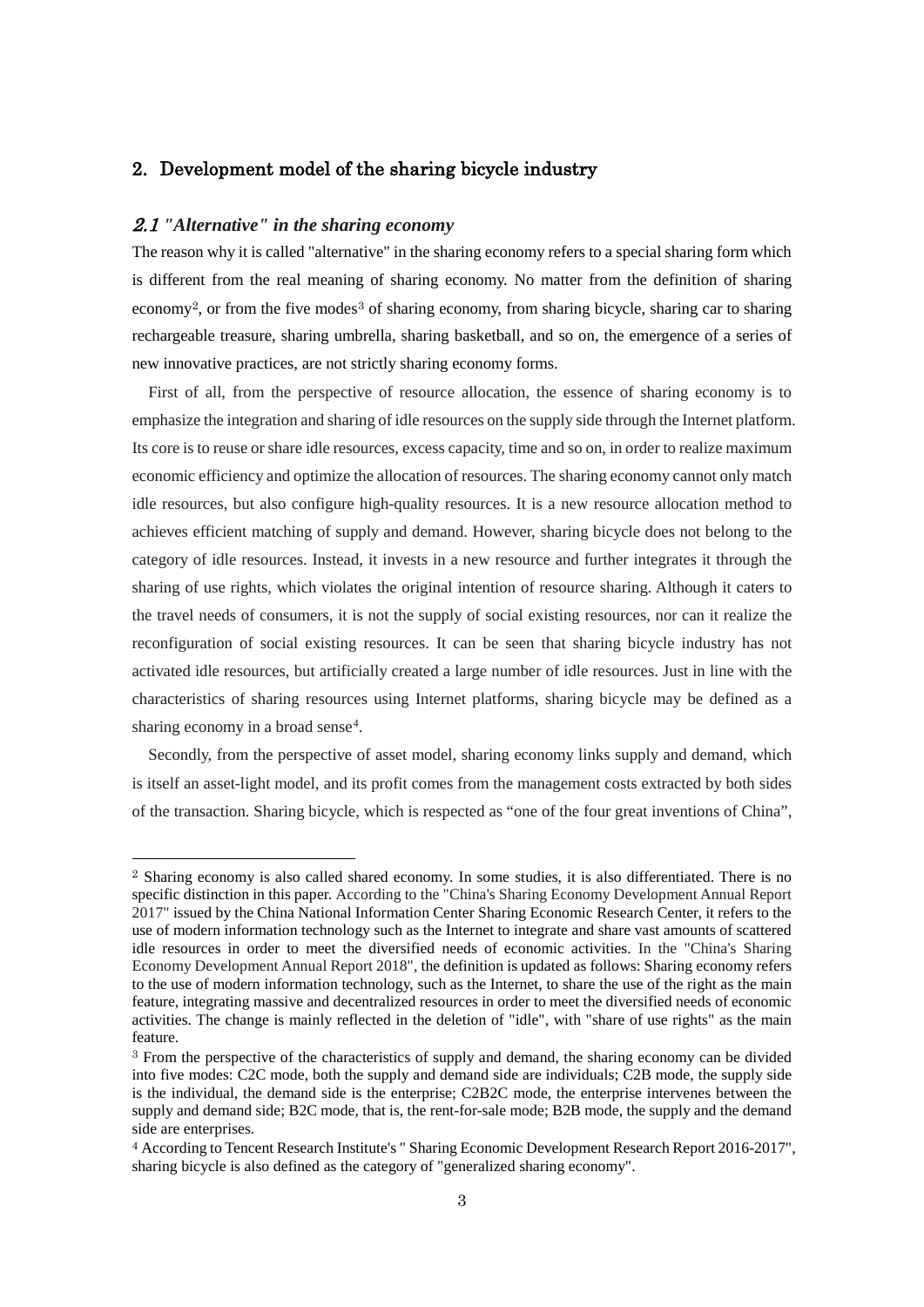has to go to the asset-heavy model<sup>[5](#page-4-0)</sup> of free bicycle rental which relies on its production and launch with the pressure of capital promotion and competition. The hidden danger of the asset-heavy model is that the rate of loss is getting higher and higher as the scale of sharing bicycle is getting larger and larger. When the scale of sharing bicycle is getting larger and larger, the loss rate will be an astronomical figure. This means that the cost becomes more and more uncontrollable as the launch increases, and the launch itself has no end point. As a result, sharing bicycle has been forced by capital into an endless cyclical competition model of frantic financing–producing–launching-refinancing– reproducing–relaunching. Sharing bicycle is similar to "time-rent bicycles", which is the same as the traditional rental economy.

Thirdly, from the perspective of property rights, the main feature of sharing economy is the sharing of use rights. Although there is also the sharing of ownership and use rights represented by used cars, sharing economy model of sharing bicycle only has the sharing of use rights. For example, the use rights of the Internet contract cars are consistent with the ownership, and the use rights are sometimes open. The owners of the Internet contract cars can share the use rights when the user pays. On the contrary, the ownership and use rights of sharing bicycle have been completely separated. The use rights are closed and only for paying users, and the ownership belongs to the enterprisesthat is engaged in bicycles, so the owners do not participate in the use. At this point, sharing bicycle has deviated from the essence of sharing economy, and cannot be defined as sharing economy only based on the sharing of use rights.

## *2.2 Problems in the sharing bicycle industry 2.2.1 Negative externalities of sharing bicycle*

An important component of urban planning layout is urban transportation. With the development of cities in recent years, urban traffic congestion has become a difficult problem for the government. Through sharing bicycle, the "last 1km problem" to the destination subway station or bus station is solved. It can be expected that more people will choose the combination of public transportation and bicycle in the route selection to the destination instead of car. Sharing bicycle not only improves the convenience of consumers, but also alleviates congestion and illegal parking problems in the city. On April 12, 2017, Tsinghua Tongheng Planning Institute and Mobike jointly issued the "White Paper on Sharing Bicycle and Urban Development in 2017". Before the emergence of sharing bicycle, the traffic means of people traveling mainly were 29.8% by cars, 31.2% by buses and subways, and 5.5% by bicycle. After the emergence of sharing bicycle, the proportion of cars dropped to 26.6%, buses and subways rose to 30.7%, and bicycles rose to 11.6%. It can be seen that the emergence of sharing bicycle has improved the utilization ratio of bicycles and reduced the utilization ratio of cars.

<span id="page-4-0"></span> <sup>5</sup> The traditional leasing economy not only needs to make up for the huge investment of fixed assets with rent, but also needs to bear the huge sunk cost risk, that is, the asset-heavy model.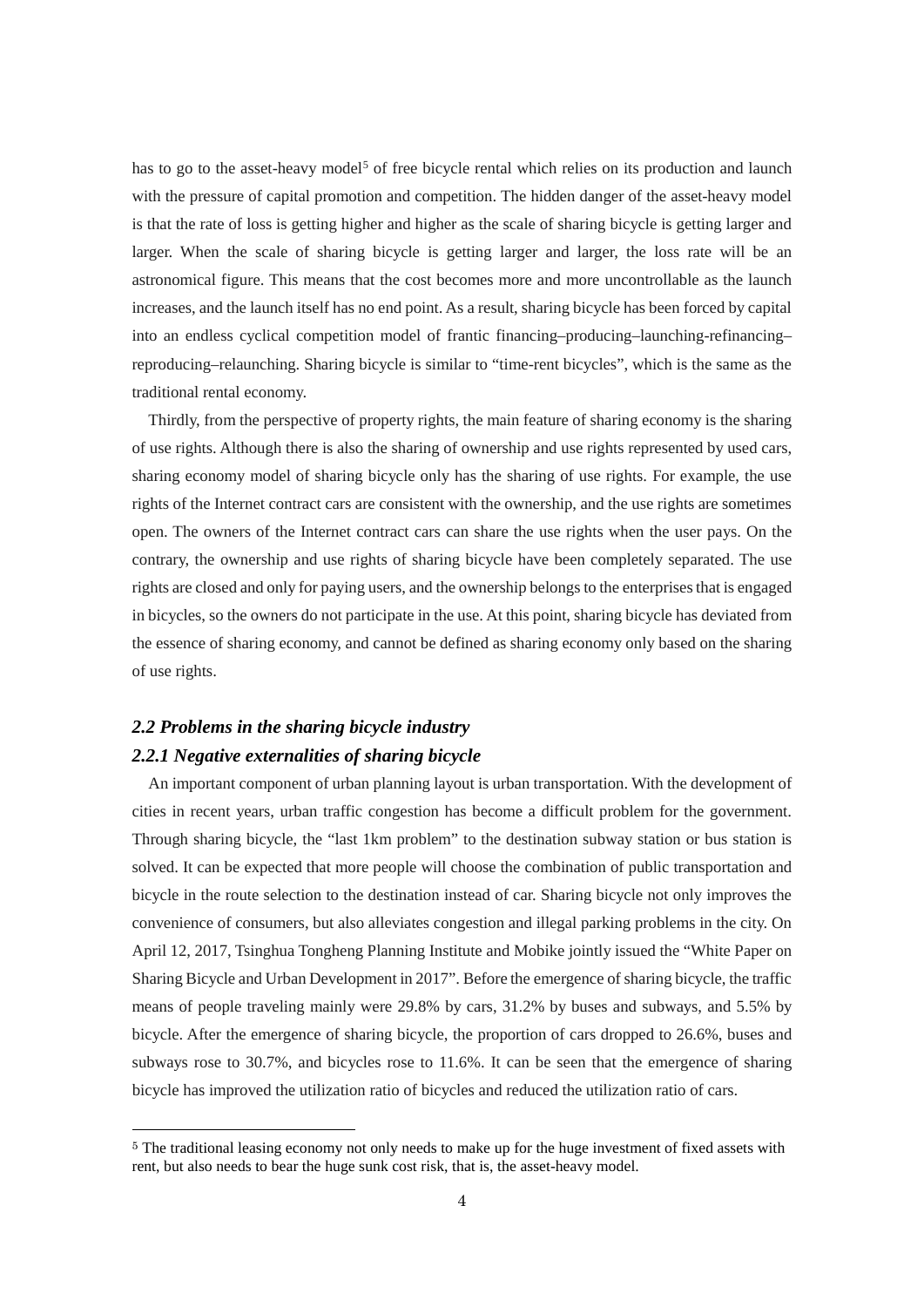However, while sharing bicycle brings positive externalities, a series of negative externalities also emerge. Although sharing bicycle caters to a large number of urban residents' travel demands to a certain extent, but the scheduling of sharing bicycle vehicles is difficult to completely match the demand for bicycles. The most important use of sharing bicycle is during rush hours to meet the "last mile" requirements of the public transport (subway, bus) users. However, a large number of demands gathered in the vicinity of the subway station and bus station, which made it difficult to store bicycles, and eventually piled up to companies and units downstairs. Moreover, as of the first half of 2017, with the rapid expansion of the scale of sharing bicycle in various cities, there were a series of online and offline problems, including online issues such as registration specifications, credit systems, and deposit management. There were also offline problems similar to the above-mentioned illegal parking and traffic hazards. Sharing bicycle reflects the problem of national quality, which must rely on a set of comprehensive regulations to punish violators to maintain normal business operations.

#### *2.2.2 The profit model of "burning money" for sharing bicycle*

The "burning money" in sharing bicycle is not only due to the positioning of its asset-heavy model, but also due to its use of subsidized free rides to enhance user stickiness. From the perspective of profit model, sharing bicycle mainly adopts the mode of "time-sharing lease + deposit".

Firstly, the most straightforward way to the profit of sharing bicycle is the rental income generated by time-sharing lease. Generally speaking, the cost of sharing bicycle is calculated at 1 yuan per hour (or half an hour), except for the maintenance fee and operation fee paid in the competition of the enterprise. The cost is between 200 to 400 yuan only in terms of the bicycle cost. According to Mobike data, every bicycle that rides more than 5 times a day can make a profit. However, in fact, except for Ofo and Mobike, which are ubiquitous in major cities, it is difficult for other bicycle enterprises to popularize their bicycles. Therefore, it is extremely risky for SMEs (small and medium-sized enterprises) in sharing bicycle industry market to participate in market competition. Just in 2017, sharing bicycle industry has experienced a hot spell in the first half of the year to shuffle the industry in the second half of the year. Since the fall of 2017, sharing bicycle companies other than the two giants, four bicycle enterprises including Bluegogo Bicycle and Cool Bicycles have gone bankrupt one after another. Bluegogo Bicycle was due to the unreasonable expansion of the scale of operations, which caused the capital turnover to be ineffective, and Cool Bicycle was bankrupt due to the deposit used for financing elsewhere<sup>[6](#page-5-0)</sup>.

Secondly, another seemingly reliable profit model is "grey zone", which is widely questioned pool of deposit funds in sharing bicycle. Compulsory deposits can maximize the amount of capital precipitation provided for bicycle enterprises, and the typical "capital pool" of Internet finance has emerged. As of June 2017, according to the data released by Mobike, the number of registered users

<span id="page-5-0"></span> <sup>6</sup> Economic Reference News, Dec.12, 2017; 21st Century Economic Report, Nov. 21, 2017.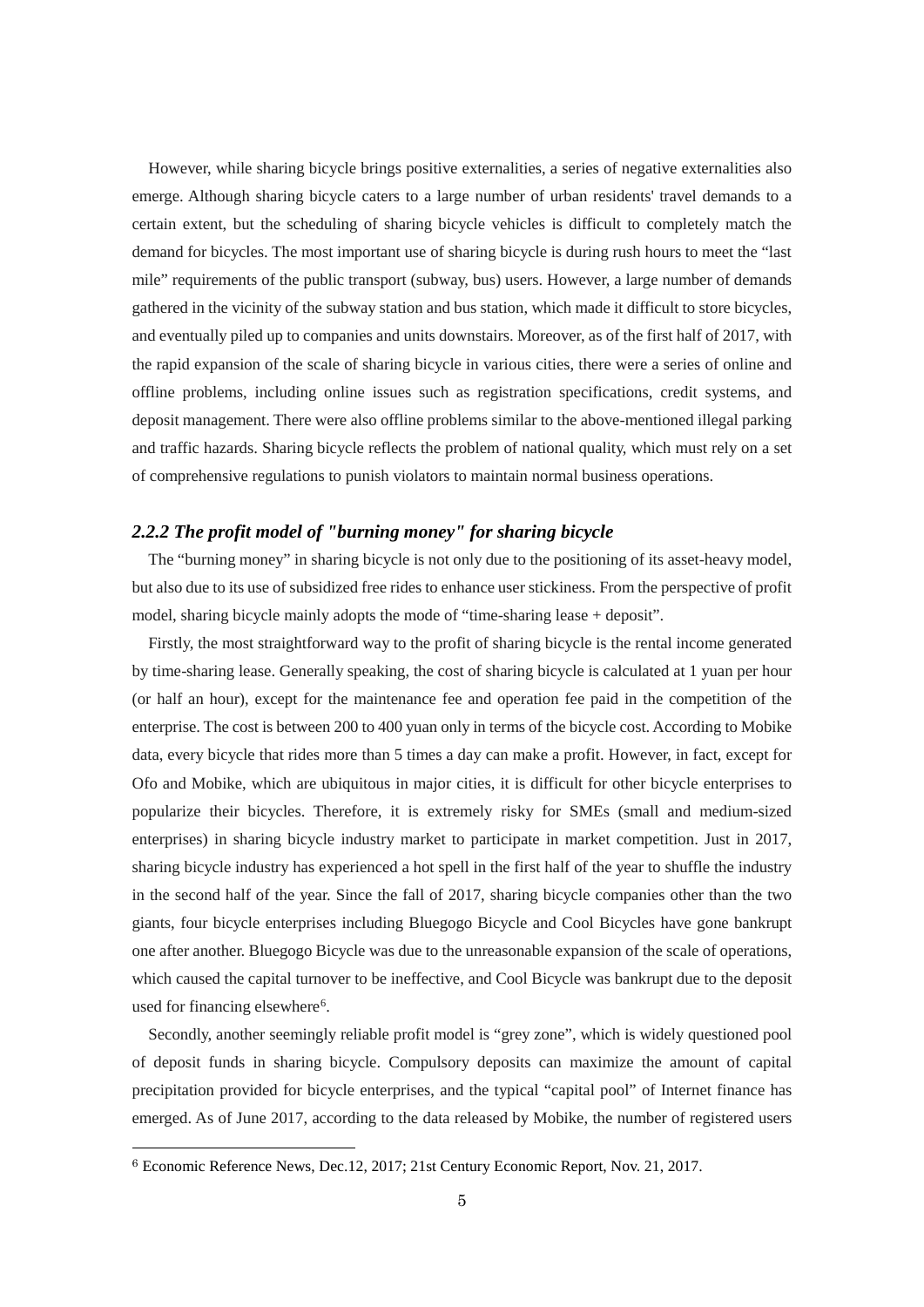of Mobike has exceeded 100 million yuan. Based on a deposit of 299 yuan per user, the deposit is only about 30 billion yuan. If this deposit is to be operated through the bank, the annual revenue can reach several hundred million yuan. However, due to the basic rights support of bicycle use rights in sharing bicycle, it is different from traditional Internet finance, such as P2P and other means of capital absorption. Therefore, the relevant Internet financial regulation measures promulgated by the state cannot temporarily exert any binding effect on them. But the seemingly reliable profit model is only the superficial way to support the return of funds.

Sharing bicycle uses the profit model of "burning money" to cultivate users' consumption habits and promote the market to complete the shuffle. In the fierce battle to expand market share, massive bicycle launches, subsidized free rides to keep users, and iterative technology updates to meet the needs of upgraded users are constantly expanding the "burning money" process. This also means that once the capital chain is strained or even interrupted, the failure of the war will be basically declared. As a result, the bicycle company will withdraw from the competitive market.

#### *2.2.3 Capital-driven sharing bicycle*

The reason why it is called capital-driven is mainly because sharing bicycle absorbs a large amount of capital input and maintains the operation its business with a large amount of capital input. While, the favorable domestic financing environment has become a catalyst for the rapid development of sharing bicycle.

 According to the monitoring data of the E-Commerce Research Center, since the second half of 2016, sharing bicycle brands at the head of the market have completed multiple rounds of high-funded financing in a very short time. From August 2016 to July 2017, Ofo and Mobike completed hundreds of millions of dollars in financing from round B to round E. Just in 2017, the total financing amount of sharing bicycle enterprises reached 25.8 billion yuan (Table 1). In early March 2018, Ofo obtained 866 million dollars E2-1 round of financing from Alibaba and Ant Financial. On June 1st, 2018, Hello Bicycle obtained 2.06 billion yuan in financing from Ant Financial, Su Gaoxin Ventures Group and CCB International.

| Companies | Time       | Round | Financing amount    | Major investor                       |
|-----------|------------|-------|---------------------|--------------------------------------|
| Ofo.      | 2017.03.01 | D     | 450 million dollars | DST, Didi Chuxing, CITIC Private     |
|           |            |       |                     | Equity Funds Management, etc.        |
|           | 2017.04.22 | $D+$  | 100 million yuan    | Ant Financial                        |
|           |            |       | or more dollars     |                                      |
|           | 2017.07.06 | Е     | more than 700       | Alibaba, Hony Capital, CITIC Private |
|           |            |       | million dollars     | Equity Funds Management, etc.        |

**Table1** Financing record of Sharing bicycle platform in 2017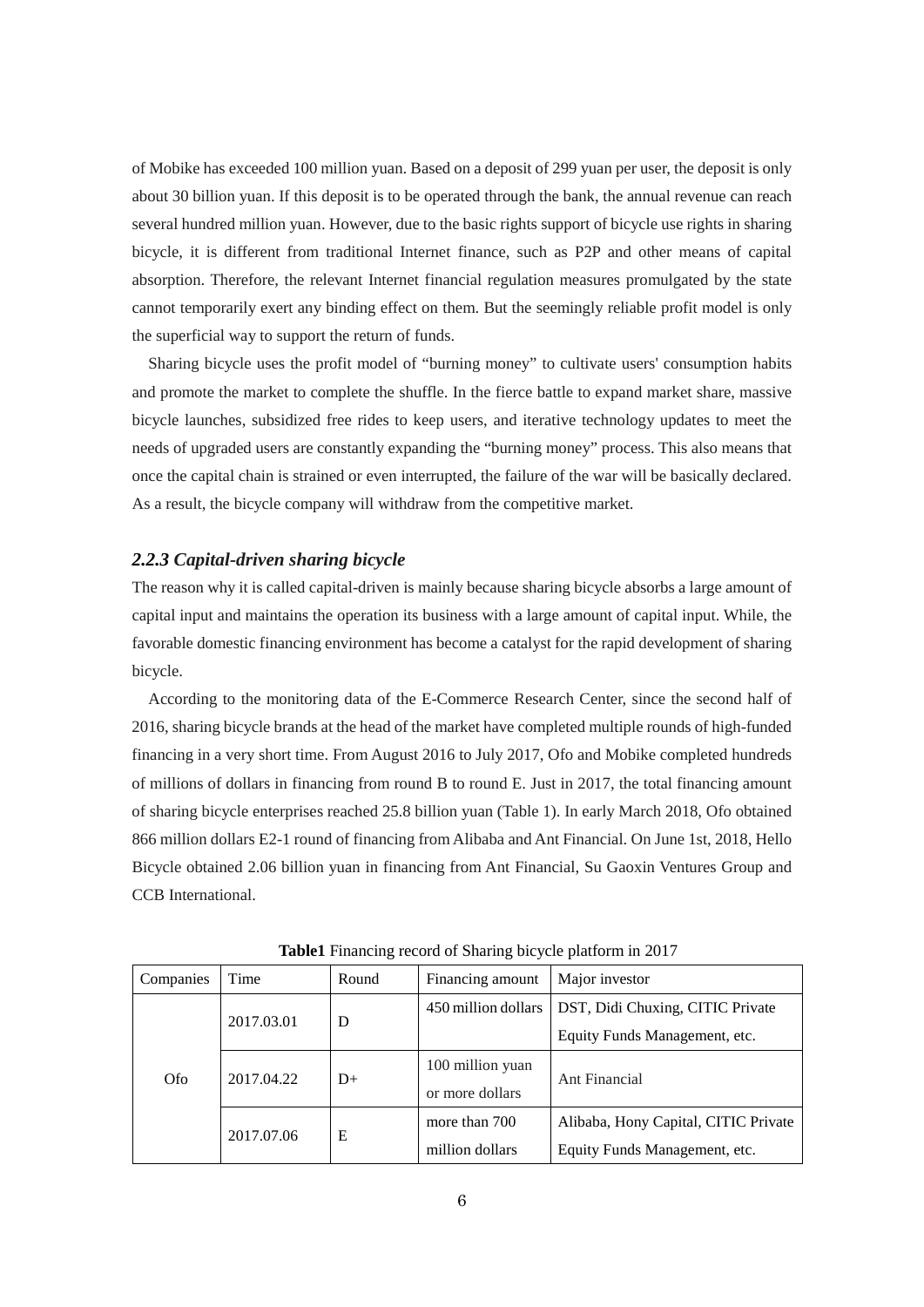|          |            | D            | 200 million      | Tencent, Warburg Pincus, Ctrip,   |
|----------|------------|--------------|------------------|-----------------------------------|
| Mobike   | 2017.01.04 |              | dollars          | China Lodging Group, etc.         |
|          | 2017.01.23 | Strategic    | 100 million yuan | Foxconn                           |
|          |            | investment   | or more dollars  |                                   |
|          | 2017.06.16 | E            | more than 600    | Tencent, ICBC International, CCB  |
|          |            |              | million dollars  | International, etc.               |
| Hello    | 2017.01.12 | $A+$         | undisclosed      | GGV Capital, Pan Valley venture   |
|          | 2017.04.17 | B            | 100 million yuan | Chengwei Captial                  |
|          |            |              | or more          |                                   |
|          | 2017.06.30 | $B+$         | 100 million yuan | WM Motor                          |
|          |            |              | or more          |                                   |
| Bluegogo | 2017.02.24 | $\mathsf{A}$ | 400 million yuan | Black Hole Investment etc.        |
| Qibei    | 2017.01.05 | $\mathsf{A}$ | 100 million yuan | Fung Investment, Muddy Investment |
| Unibike  | 2017.04.24 | A            | 100 million yuan | investors have not disclosed      |

*Source*: E-Commerce Research Center, www.100ec.cn

As an asset-heavy enterprise, sharing bicycle does not rely on the Internet platform to realize the simple business model that matches bicycle resource with consumers. Instead, it needs to connect the production chain and supply chain of upstream bicycle supplier, strengthen the hardware and software matching, as well as online and offline maintenance and operation. Moreover, the establishment of "game rules" requires a large amount of capital investment for the immature market in each segment, for example, to solve the problem of vehicle depreciation, damage maintenance and even intelligent fixed-point parking. Not only the cost of bicycle production, but also a series of technical costs, labor costs, operating costs, research and development costs. Although sharing bicycle absorbs a lot of financing, but a lot of cost input makes it impossible to maintain long-term profitability.

#### *2.3 Reasons for problems in sharing bicycle industry*

From the above analysis, the reasons for the problems in sharing bicycle industry are summarized as follows:

 Firstly, there is a lack of technological innovation with "gold content". Sharing bicycle mainly uses cloud computing technology, mobile positioning technology and mobile payment technology, but these technologies do not have too much "gold content". Sharing bicycle initially relied mainly on model innovation, but model innovation was easily replicated and could not survive for a long time, which was the most fundamental reason of the industry's market to hit the rocks. The business model of sharing bicycle is more to adopt disorderly competition in the way of market grabbing, rather than orderly competition in the way of high-end technological innovation. The lack of competition based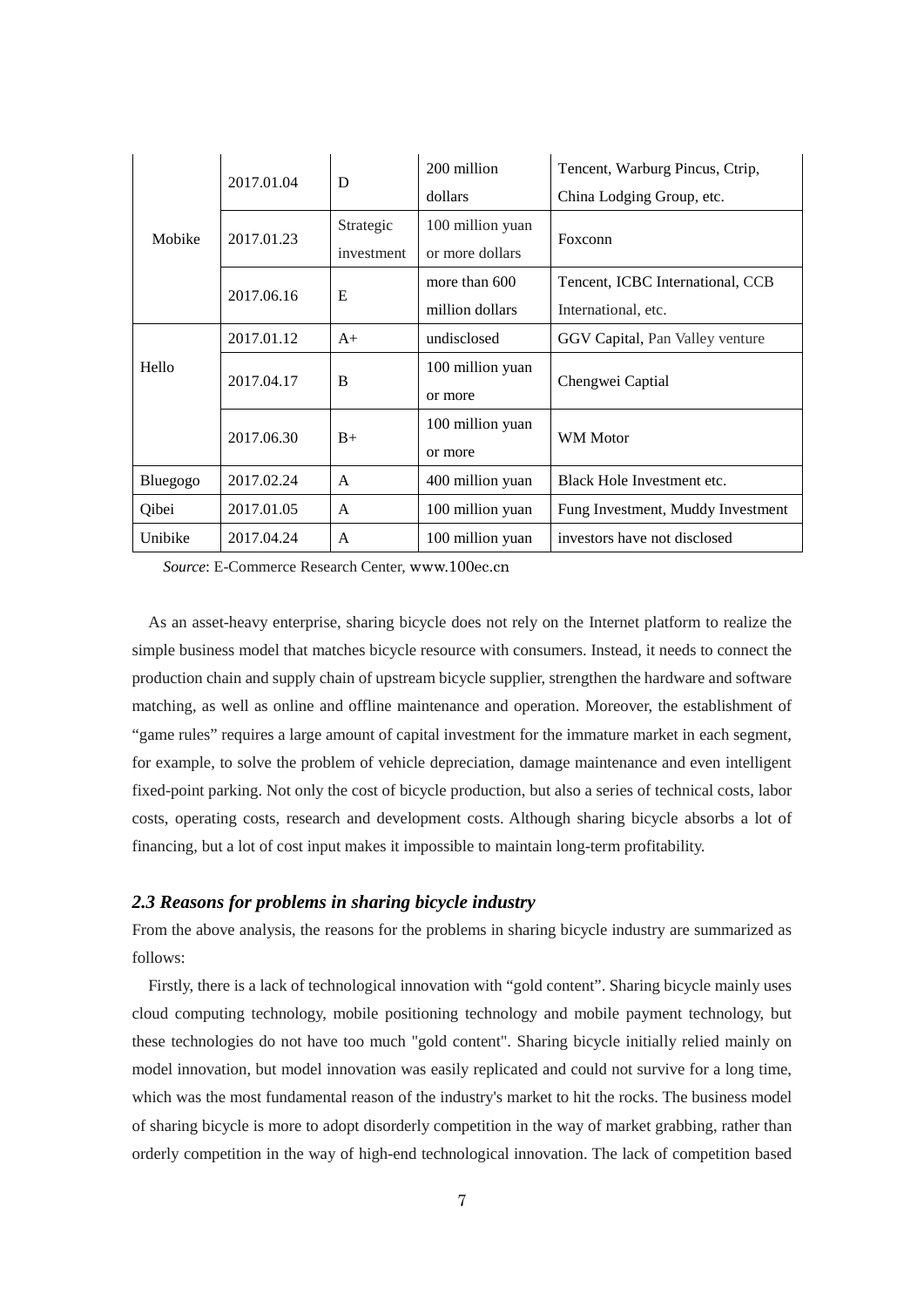on high-end technological innovation does not have long-term competitiveness and cannot occupy a place in the market economy for a long time.

Secondly, new resource input by capital-driven is highly risky. Sharing bicycle is different from the traditional sharing economy, which emphasizes the re-integration of idle resources in the case of existing economic surplus. It is the reuse of idle resources to create new revenue models with lower risk. The business model of sharing car and sharing charging treasures, which is led by sharing bicycle, integrates and shares new resources after repeated investment of new resources through external financing. The capital investment of this asset-heavy model will inevitably bring huge risks.

Thirdly, it is difficult for SMEs to maintain the operation of the Internet platform. Sharing bicycle industry as an emerging Internet industry, the new participating enterprises in the same industry are mostly SMEs. It is necessary to build a well-managed Internet platform to supervise and restrict users, in order to solve the moral hazards caused by information asymmetry and the negative effects brought by imperfect information system. However, a sound regulatory system needs to be built based on big data. SMEs cannot have mass data of consumers, so the regulatory adaptability is far less than that of large enterprises.

Fourthly, the extremely low cost of use does have behaviorally constraints. Use rights of sharing bicycle is based on the extremely low cost of use, so it will not form a better behavior constraint on consumers who use bicycles. Not just sharing bicycle, sharing economy itself is a business model developed based on trust. The level of trust determines the cost and efficiency of transactions (Dong 2016). Therefore, sharing economic enterprises need to establish a sound trust mechanism in order to achieve sustainable development (R. Botsman and Rogers 2010; Li and Tan 2018).

#### **3. The feasibility of "innovation" in the sharing bicycle industry**

#### *3.1 The feasibility of sharing bicycle's "model innovation"*

The "model innovation" of sharing bicycle mainly reflects its catering to the travel needs of consumers and solves the "last 1km problem" to the destination subway station or bus station. In theory, sharing bicycle is defined as a public travel service provided by the market means. It is a mixture of public goods[7](#page-8-0), and it is also considered as an Internet public service or public goods in some studies (Weng 2018). In fact, sharing bicycle is a quasi-public goods. The service target of sharing bicycle is the public, which solves the "last 1km" travel problem of urban residents. It has the function of extending and complementing urban public transportation and subway, and it has both public welfare and sharing. Although it has a short exclusivity during the time period used by different users, but it is not completely competitive and exclusive. Generally speaking, if the government provides quasi-public

<span id="page-8-0"></span> <sup>7</sup> Zhu Dajian , "A theoretical exploration of sharing bicycles", Newspaper of Wenhui,Apr.19, 2017. (http://www.cssn.cn/zx/yw/201704/t20170419\_3490626\_1.shtml)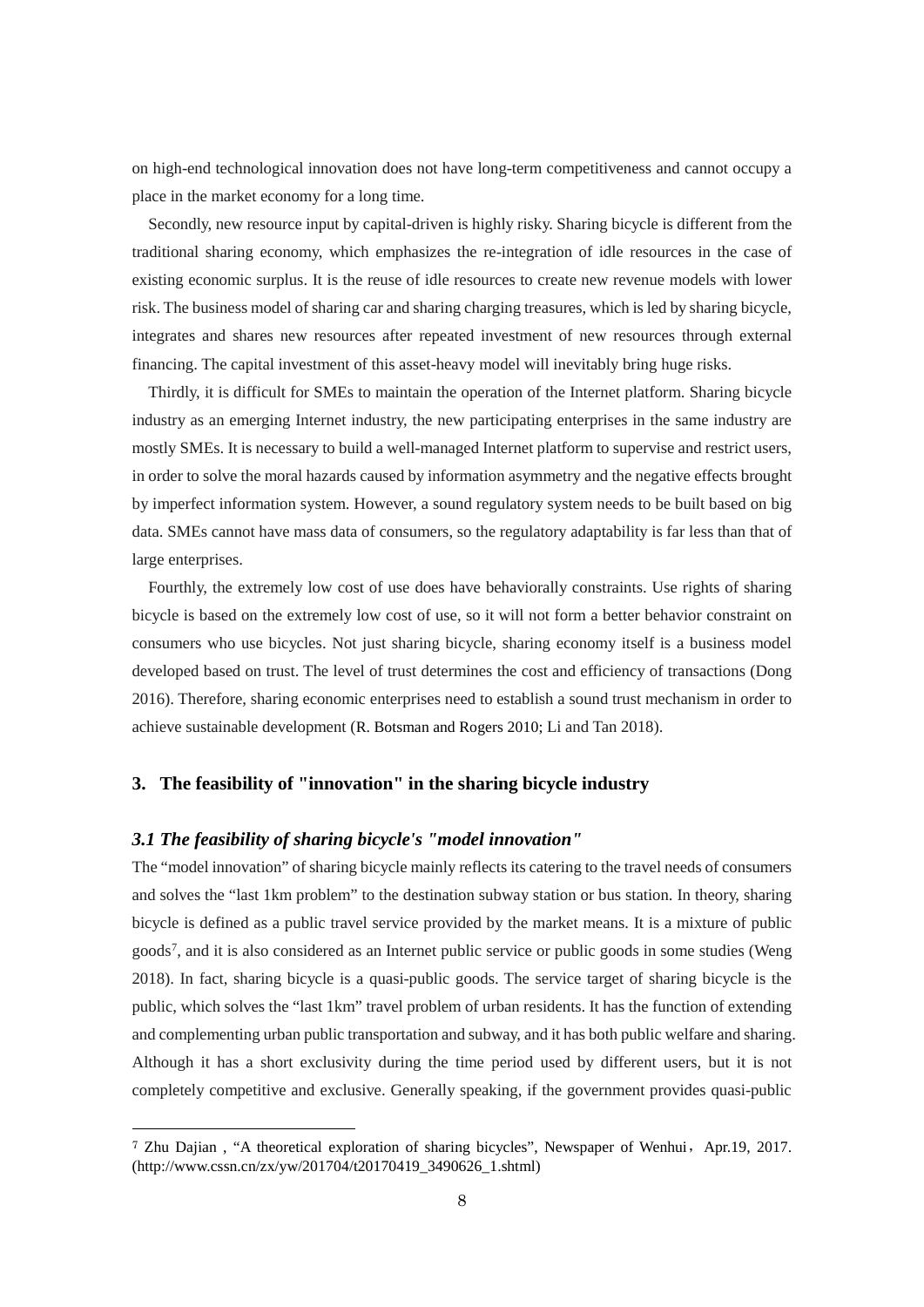goods or public services, the government will ensure the security order of economic and social development as the premise, which may lack certain efficiency. But if the private sector provides quasipublic goods or public services, it may be more efficient than the government to target the maximum profits of enterprises. Therefore, for quasi-public goods such as sharing bicycle, provided by private sector enterprises and properly supervised by the government, which not only improves the utilization efficiency but also maintains the industrial security order.

Therefore, the model innovation of sharing bicycle must be established with the guidance of the market and regulated by the government. Before using sharing bicycle, you need to register your personal information in advance, and bind your personal bank account to sharing bicycle application. It is also because the user's personal information can be stored by using the real name login, and the credit information such as the movement route and time can be recorded when using the bicycle. Therefore, the platform provided by sharing bicycle can be used to manage the individual bicycle utilization by the point system. If anyone violates the rules of use and will be stopped from using it, the credit system can be linked to the local government's personal information management system. In particular, the supervision of issues such as the loss of trust of sharing bicycle users can be combined with the government's citizen integrity platform (Weng 2018). In January 2018, Ofo and Mobike respectively announced the launch of the online urban traffic management platform, which will open Ofo and Mobike data information to the government. Through this platform, the regulatory authorities can obtain information on vehicle delivery data, distribution maps, riding heat maps, and user ride distance of Ofo and Mobike in a certain city, which jointly promote the refined and intelligent management of sharing bicycle with the government and scientific research institutions on the premise of ensuring users' privacy and data security<sup>[8](#page-9-0)</sup>.

#### *3.2 The feasibility of sharing bicycle's " technological innovation"*

The "technological innovation" of sharing bicycle is only reflected in the use of cloud computing technology, mobile positioning technology and mobile payment technology to realize the sharing of a common bicycle among the majority of users. For example, every Mobike is equipped with a smart lock of a built-in global multi-mode positioning system (including GPS, Beidou, Glonass), which is connected to the bicycle Internet of Things network in real-time, and can quickly find bicycles, recharge, reservations, unlocking, billing through the mobile application. But these technologies are not high-tech innovations for the Internet industry and can be easily imitated and replicated. Technological innovation which is not easy to be imitated can stand out in many Internet industries and stand in an invincible position in the fierce competition with a lasting vitality.

<span id="page-9-0"></span> <sup>8</sup> Tanaka Nobuhiko "High-tech "sharing bicycle" that dominates China – an attempt to change consciousness with a mechanism –" NEC wisdom, Feb.2, 2017 (https://wisdom.nec.com/ja/business/2017020201/index.html).

<sup>9</sup>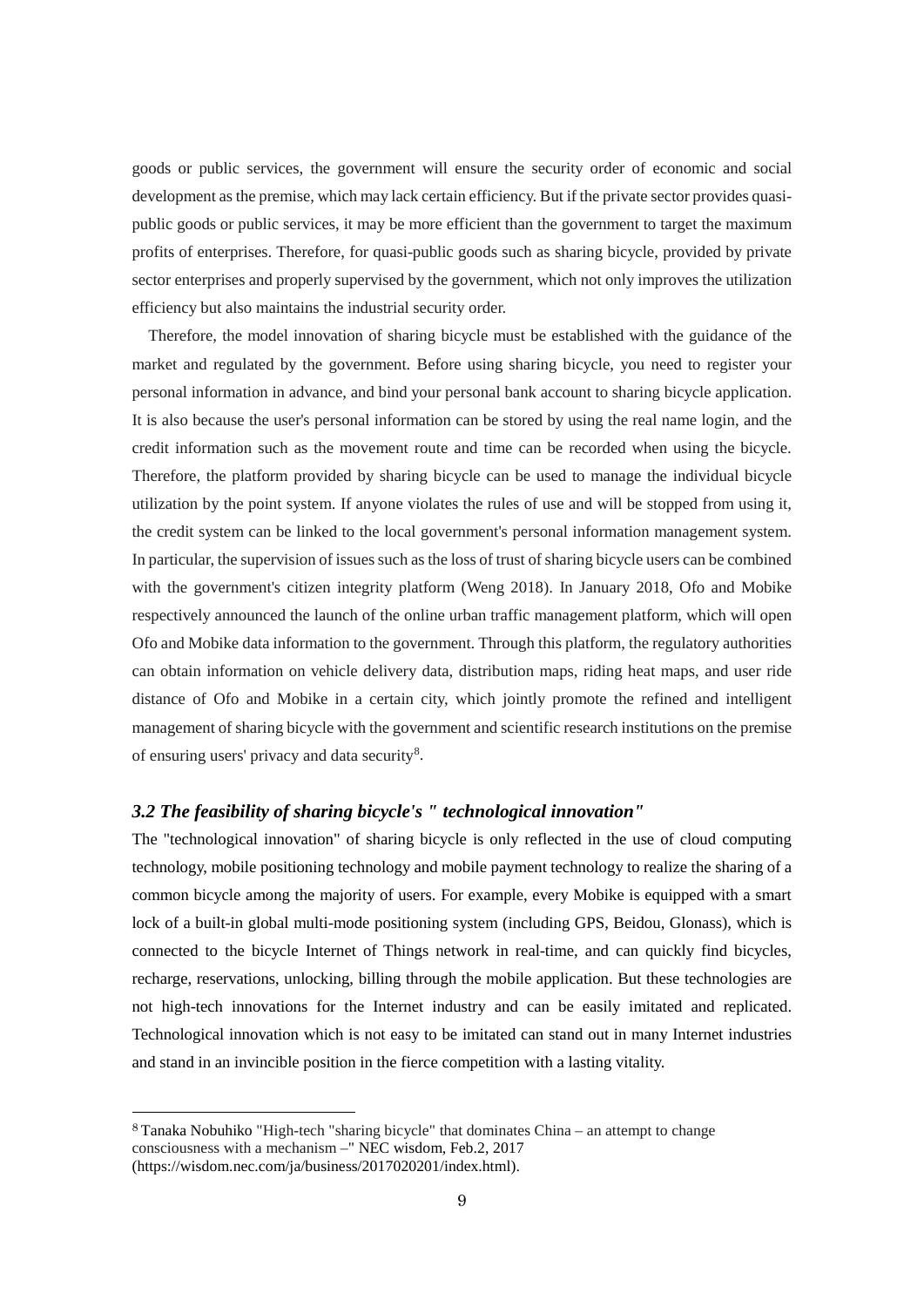From the perspective of collecting user data, the purpose of the massive investment and discount is to capture more users and enhance user stickiness in the sharing bicycle industry, and the ultimate goal is to collect user data. However, the data collected by this industry is certain unique, which is the reason why the sharing bicycle industry has attracted a large amount of risk financing. In fact, hundreds of millions of user registrations, real-name authentication, Alipay and WeChat import, travel time and travel track records obtained from Ofo and Mobike can be used for logistics and distribution, but the limitations of the data are obvious. Even so, these data are of great value to commercial companies and municipal systems, but whether these big data can be used to further build a new business empire depends entirely on whether Alibaba and Tencent are willing to share these consumer data with other companies, which means the importance of building a data sharing platform. Therefore, for the sharing bicycle industry, it is impossible to guarantee the irreplaceability of technological innovation without massive data. It is necessary to rely on the existing big data enterprises and rely on the abundant capital of large enterprises to maintain the operation of its existing economic model, which is an inevitable trend of competition in the emerging Internet industry. After the fierce market turmoil, with Meituan acquiring Mobike, Alibaba added investment Ofo and Hello, Didi took over Bluegogo, and the head companies of the sharing bicycle field have basically declared their failure to become a pawn in the giant ecology. The competition between the two giants of sharing bicycle has evolved into the competition of the Internet giants, and the era of independent survival of sharing bicycle enterprises has basically ended.

## **4. The dilemma and governance path of emerging internet industry under the effect of government and market**

The development trend of sharing bicycle has the typical cyclical characteristics of the development of the Internet industry: In the early stage, a large number of homogeneous enterprises were introduced with creative investment speculation. In the middle stage, these enterprises grabbed market share by large amount of capital investment. In the late stage, the industry tended to concentrate from decentralization by the rational thinking capital. By virtue of the capital advantage accumulated in the early stage, various enterprises have constantly crowded out or occupied the market space and financing channels of other enterprises in the same industry. The final result is that with the gradual withdraw of SMEs, the pattern of monopolizing the market by several giant enterprises is formed. The rapid development of the emerging Internet industry in the early stage is closely related to the support of the government and the imitability of its own model innovation. While the fierce competition in the middle and late stages leads to the withdrawal of a large number of enterprises, which is the inevitable result of market competition.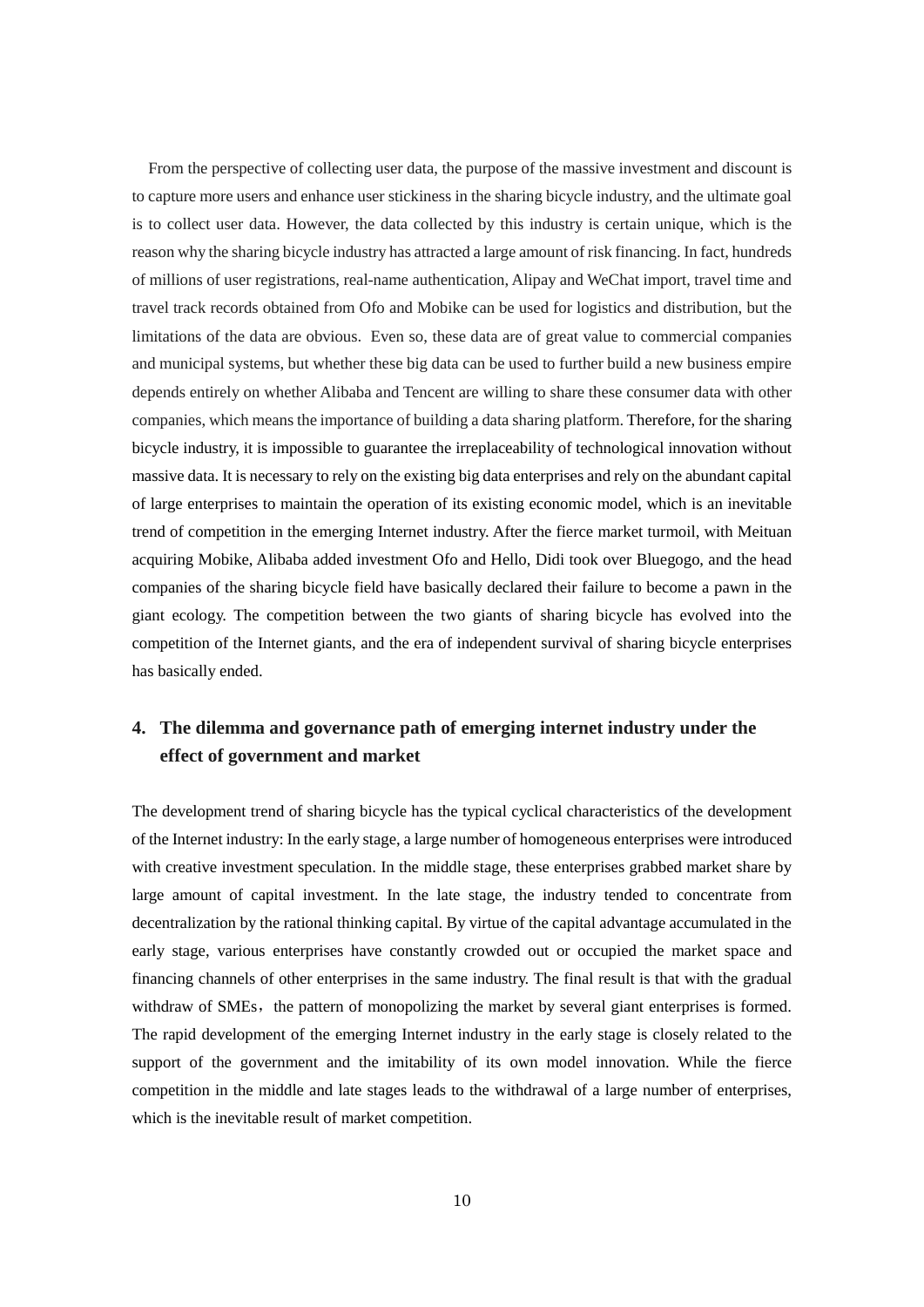# *4.1 The dilemma and governance path of emerging Internet industry supported by the government*

#### *4.1.1 The dilemma of emerging Internet industry supported by the government*

The reason why sharing bicycle enterprises have sprung up in just a few years is due to the reproducibility of model innovation and the strong support of the government. The characteristic of China's economic development is that the government plays a crucial guiding role in the market economy. Sharing bicycle business as a typical representative of China's Internet innovation business, its booming development was largely due to the promotion of relevant favorable policies issued by the government in the past two years. Since 2015, the State Council has successively promulgated the "Guiding Opinions on Actively Promoting the Internet + Action" and other policies conducive to Internet entrepreneurship and innovation, and has listed the development of the Internet of Things and the sharing economy in the "13th Five-Year Plan" to encourage the integration of the Internet and traditional industries to foster innovative public service models, creating a "dual engine" for public goods and public services. It is that sharing bicycle enterprises can harvest a number of rounds of high financing from all walks of life, and the capital-driven business model can operate smoothly because of the government's support for innovation. Not only limited to the sharing bicycle industry, the government's basic policy orientation for the sharing economy is "encourage innovation, inclusiveness and prudence". By the end of 2017, China's digital economy had progressed by leaps and bounds, exceeding one-third of GDP, and China's Internet industry has jumped up and attracted the attention of the whole world. Therefore, the development of China's digital economy is closely related to the government's policy orientation to support the development of digital economy, as well as the government's support for innovation of the emerging Internet industry.

The obvious feature of the Internet industry is the shortened life cycle of enterprises with the dynamic competition through technological innovation and business model innovation in the field of Internet. In traditional industries, the average life cycle of some large companies is more than 80 years, but in the Internet industry, the life cycle of enterprises is generally shortened to about 10 years<sup>[9](#page-11-0)</sup>. According to Schumpeter's innovation theory, economic innovation that changes the social outlook is a long and painful "creative destruction process", which will destroy old industries and give new industries space to rise. China's economy has always been in accordance with the "baton" of government policy rather than obeying the general rules of market economic development. The shortterm benefits from the rapid development of the Internet industry far outweigh the long-term benefits from the transformation of traditional industries. Therefore, the goal of transforming and upgrading traditional industries with high-tech innovation has been overshadowed by the rapid development of the digital economy, and China has achieved leapfrog development and curve overtaking in the digital

<span id="page-11-0"></span> <sup>9</sup> Wu H. and Y. Liu, "The competitive characteristics of the Internet industry and the anti-monopoly policy" Aug.18, 2018 ( https://baijiahao.baidu.com/s?id=1609104543751514453&wfr=spider&for=pc).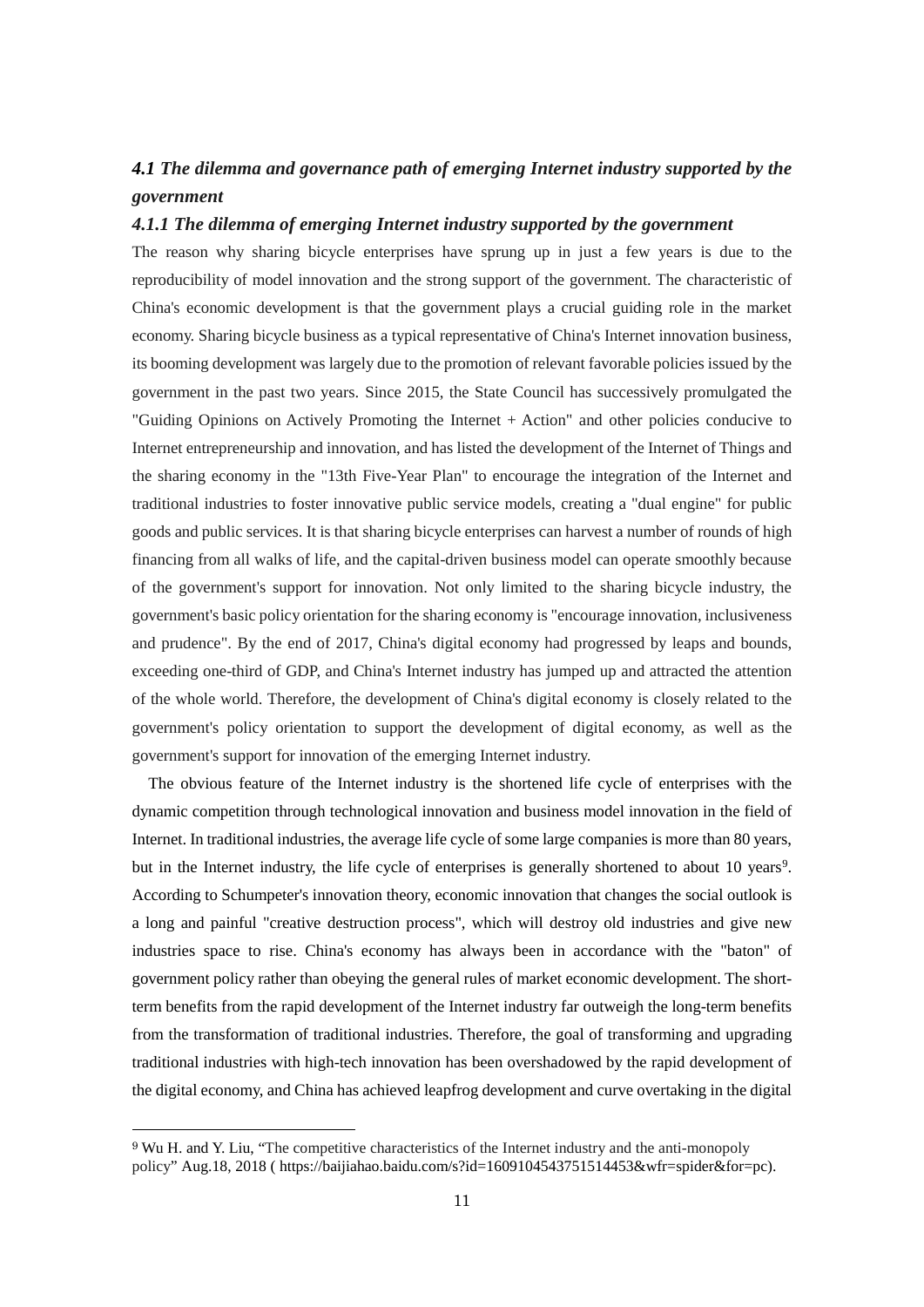economy. However, traditional industries such as manufacturing have concentrated resources on the "new economy" and the information industry without technological upgrading, skipping the long industrialization stage. If we fail to follow the trend and develop the digital economy simply in accordance with the government's requirements, not only will it be unfavorable to the development of traditional industries, but also the emerging Internet industry without technological innovation as a support may not survive for a long time. The life cycle of enterprises will be shorter and shorter, and the total supply and demand and the structure of supply and demand of the market will be seriously unbalanced, which will be forced to deviate from the original intention of "creative destruction" into only destruction without creation, and economic innovation may be replaced by economic collapse.

# *4.1.2 The governance path of emerging Internet industry supported by the government* From the development dilemma of sharing bicycle, in order to maintain the sustainable, stable and healthy development of sharing bicycle industry, it is necessary to construct a new public service model of " market orientation, government guidance and citizen participation" through the cooperation of market, government and the citizen. It can be realized efficient and reasonable supply of public services and maximized social benefits though the multi-party cooperative governance (Guo et al. 2017). To adopt the new model of government-enterprise cooperation, it is necessary to go beyond the traditional management model with the government as a single center and separate the functions of the government as the "provider" and "producer" of public goods. The production functions of the government will gradually be transferred to the market and society, forming a multi-agent collaborative governance model of government, market and society (Ye 2012). The problem of dual failure between government and market can be solved only by forming a tripartite coordination mechanism among government, market and society (Qin and Wang 2017). Similarly, the development of the emerging Internet industry, with the guidance of government policies and the market access conditions of low-threshold, a large number of homogeneous enterprises will inevitably emerge in the early stages of the development of the emerging Internet industry. The government must strengthen supervision, standardize market order, and prevent disorderly competition. At the same time, it is also necessary to strengthen cooperation with the emerging Internet industry and establish a sound and orderly credit system, in order to regulate consumer behavior, and protect the rights of enterprises and consumers though data sharing platform.

Under the support of the government, it is necessary to take into account the transformation of traditional industries while developing emerging industries. In the wave of high-tech Innovation led by developed countries, the world is undergoing a long-term industrial transformation from machine economy to information economy and industrial economy to service economy. Even in developed countries, there are still a number of traditional industries that are booming and intermingling with emerging industries. Therefore, instead of choosing to withdraw from traditional industries or abandon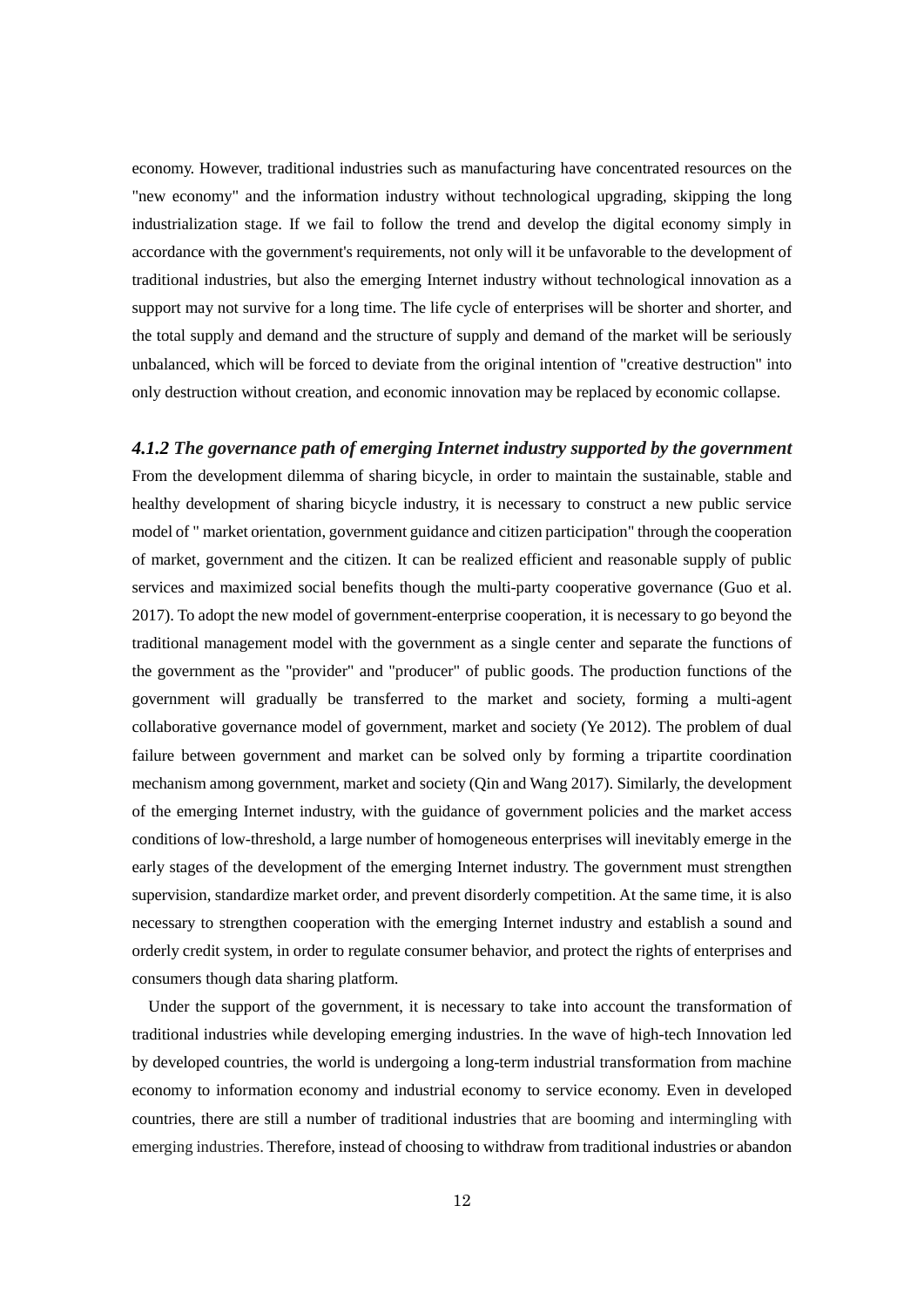them, the technological innovation of emerging Internet industries should be applied to traditional industries, and we should use ICT (Information and Communication Technology) to rationally adjust the economic structure of traditional industries to promote transformation and upgrading. In order to prevent excessive concentration of capital and resources into emerging Internet industries, we should moderately and reasonably promote the development of emerging Internet industries.

# *4.2 The dilemma and governance path of emerging internet industry in market competition*

#### 4.2.1 *The dilemma of emerging internet industry in market competition*

From the perspective of scale economy, the economic benefits are increased by the expansion of production scale. The sharing bicycle industry does not have economies of scale, because from the production and supply chains of its upstream bicycle suppliers, there is no tendency for long-term average costs to decline as the expansion of production capacity. For the original bicycle suppliers, it is only the decrease of bicycle cost caused by the change of demand. Under the pressure of a large number of bicycles put into the market, the long-term average total cost has not decreased relative to the economic benefits. Enterprises without economies of scale will inevitably be at a disadvantage in the market competition and may not be able to survive for a long time, eventually opting to withdraw from the market or be merged.

The first-mover advantage of the digital market is obvious. Following Davidow's Law, the first opportunity gains the market, then expands rapidly under the network effect, and develops into a platform economy. The platform competition has the Matthew effect. The large enterprises that take the lead in establishing user base obtain the whole market, that is, winner-take-all, and gradually form an oligopoly pattern. This is also an important reason why sharing bicycle enterprises subsidize users at great expense in the early stage of market cultivation. In the process of development and expansion of platform competition, the main enterprises have gradually evolved into an interdependent ecosphere through interaction. In recent years, various platform enterprises have accelerated their expansion and integrated various ecological resources. In 2015, it was the climax of the merger of Internet platform enterprises, such as 58.com and Ganji.com, Didi and Kuaidi, Meituan and Dianping, Ctrip and Qunar, former competitors have joined hands one after another. In 2016, the expansion of platform enterprises continued to accelerate, conducting industrial cooperation with each other, and laying out a complete ecological value chain. In the field of e-commerce platform, there were as many as 15 mergers and acquisitions involving more than 100 billion yuan. In the platform competition, more and more enterprises have chosen to join the merger and acquisition driven by interests. Based on Matthew effect, the ultimate result of platform enterprise competition must be that small enterprises are merged by large enterprises and incorporated into the established business ecosphere of large enterprises. Similarly, the economic pattern of sharing the world between Ofo and Mobike has basically been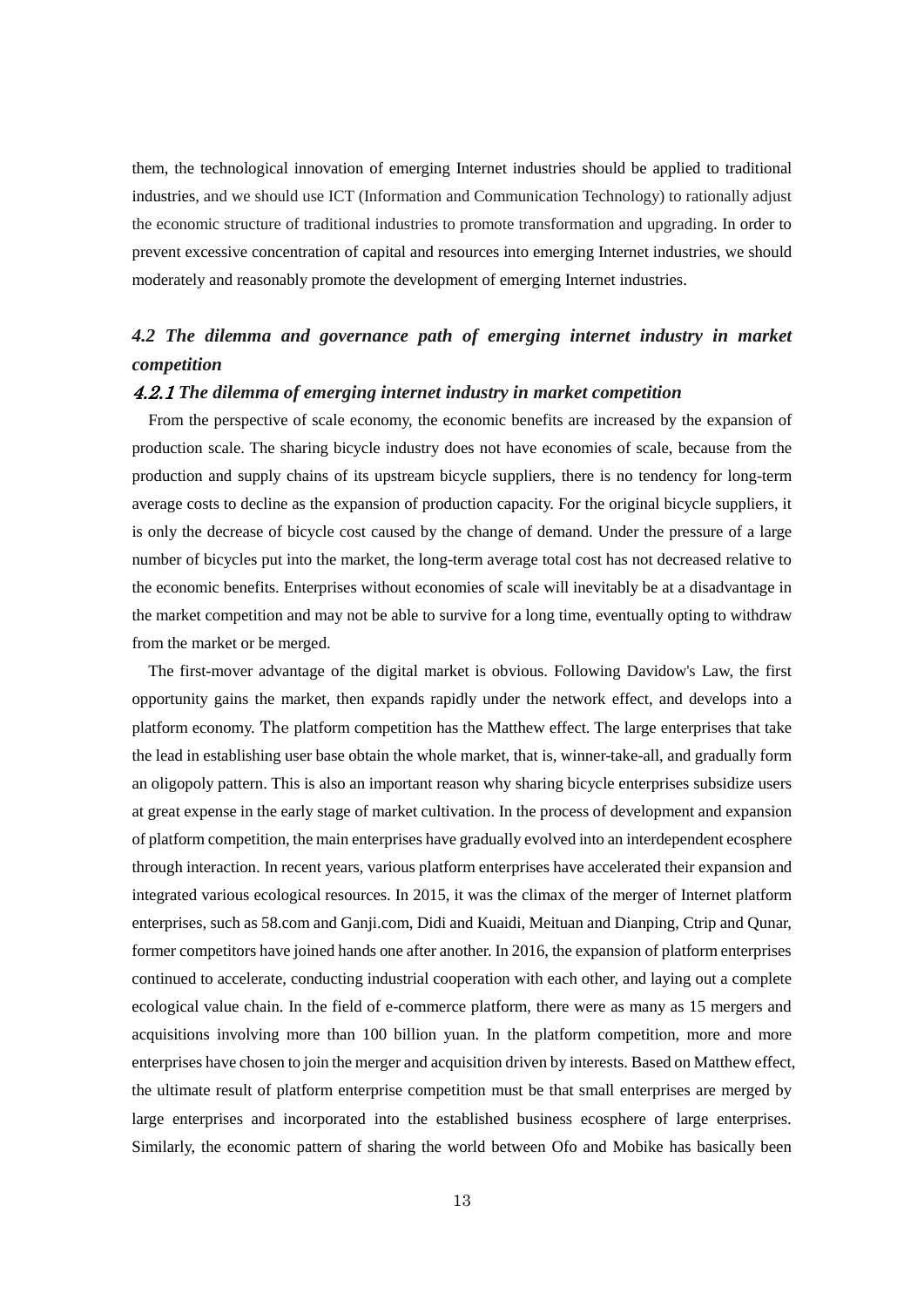formed after the scuffle of sharing bicycle in recent years. New entrants are difficult to surpass them unless they have major innovations, and will eventually be merged, which is the inevitable result of market competition.

Not only is the domestic Internet market fiercely competitive, but the foreign environment is also not conducive to SMEs, and most of the SMEs are emerging Internet industries. On May 25, 2018, the EU's GDPR (General Data Protection Regulation) came into force. GDPR is the EU's legislation on personal data and privacy protection. Although it was initiated by the EU, its impact on the Internet industry, which is highly dependent on big data, must be far beyond the scope of the EU and affect the Internet industry worldwide. With the rise of super-Internet platforms such as Facebook, Google and Amazon, hundreds of millions or even billions of global users continue to gather with technology giants. In many global Internet industries, large enterprises which rely on user behavior data rather than data directly filled by users, will not be greatly affected even if the cost of compliance is increased for a while. On the contrary, SMEs may be subject to subversive blow if the cost of compliance exceeds their benefits. At the same time, compared with SMEs, large enterprises with stronger compliance and technical strength may also gain more opportunities due to the introduction of GDPR, and the industrial pattern may continue to concentrate on large enterprises.

#### *4.2.2 The governance path of emerging internet industry in market competition*

The Internet industry has different forms, but its core part is based on the Internet platform. Since the data sharing platform determines the market share of enterprises, so a strong platform support determines whether the enterprise has strong vitality. And it is inseparable from big data and information technology whether the Internet platform is powerful. Although big data has become a key factor of production in the information society, whoever has mastered the data means mastering the market. In the domestic Internet industry market, there are only a handful of enterprises that really master big data. However, without strong information technology as a support, it cannot make the role of big data play incisively and vividly even with big data. For example, in modern information technology, if there is a set of highly intelligent algorithm system to support with accurate algorithm, it can win the first place in the competition of Internet emerging enterprisesin a short time. The popular short video APP Tik Tok is based on today's headline recommendation algorithm. The logical mechanism of its algorithm is summarized as intelligent distribution, superposition recommendation and heat weighting. With the precise mechanism of combining big data algorithm and artificial operation, Tik Tok can more accurately cater to consumer demand, which has been sought by the public and has gained more market share in the We-Media entertainment market. But the algorithm depends heavily on the quality of the data, and it is impossible to conclude that a powerful algorithm can be invincible forever. Therefore, the combination of big data and information technology is a necessary condition for the emerging Internet industry to have strong vitality.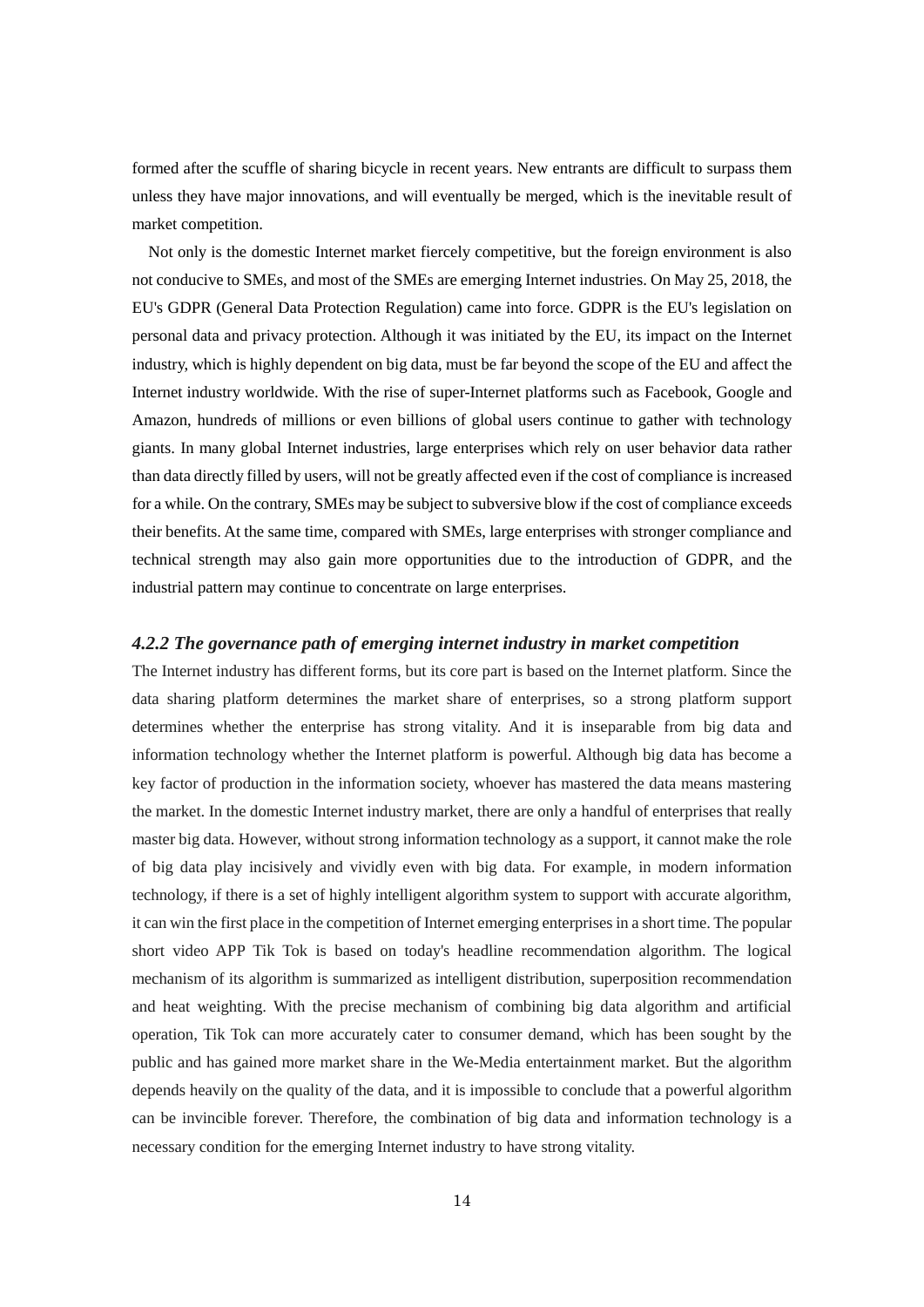From the development trend of the sharing bicycle industry, it can be seen that the emerging Internet industry is seizing market opportunities, catering to the ever-evolving needs of consumers, and thriving under the drive of innovation. With the continuous influx of emerging Internet enterprises in the same industry, fierce market competition is inevitable. And even if the emerging Internet industry can win in the same industry and become a giant in the industry, it will eventually be merged into the ecosphere of large enterprises and become a node in the industrial chain of large enterprises. The oligopoly status of large Internet enterprises with big data will not be easily shaken. But it is not absolute. If the emerging Internet industry can have both a steady flow of big data resources and a strong information technology, it may continue to seize the market share of existing large Internet enterprises. In the long run, it may eventually become an Internet enterprise of the same scale as the three giants of BAT (Baidu, Alibaba and Tencent), or it may grow into a large Internet enterprise instead of BAT.

#### **5. Conclusions**

From the perspective of the development trend of sharing bicycle, while bringing convenience to economic and social activities, it cannot be ignored the negative externalities by itself. There are a series of problems in the sharing bicycle industry caused by the lack of "gold content" technological innovation model, high-risk investment in new resources, platform management without big data advantages, and non-binding behavior. For the emerging Internet industry, the core competitiveness is "innovation". Throughout the development model of sharing bicycle, it is not feasible either from the perspective of "model innovation" or "technological innovation". On the one hand, the so-called "model innovation" is easy to be imitated and duplicated, and the market confusion has been caused by the influx of a large number of homogeneous enterprises. And sharing bicycles belong to quasipublic goods, although it is more efficiently provided by enterprises, but it is needed to ensure the safety of its industrial order supervised by the government. On the other hand, the so-called "technological innovation" belongs to the innovation without high-tech content. There is neither complete big data, nor precise algorithm, and it is impossible to win in the fierce industrial competition. Even if the two giants who win in the competition in the sharing bicycle industry cannot fight alone and must ultimately rely on the large Internet enterprises to support their sustainable development.

As one of the representatives of the emerging Internet industry, many problems of Sharing bicycle in the development process are enough to make us ponder. It is necessary to further consider the dilemma and governance path of the emerging Internet industry.

Firstly, whether the emerging Internet industry can continuously promote economic development under the support of the government. Although, the emerging Internet industry has been constantly innovating with the strong support of the government, injecting fresh blood into China's economic